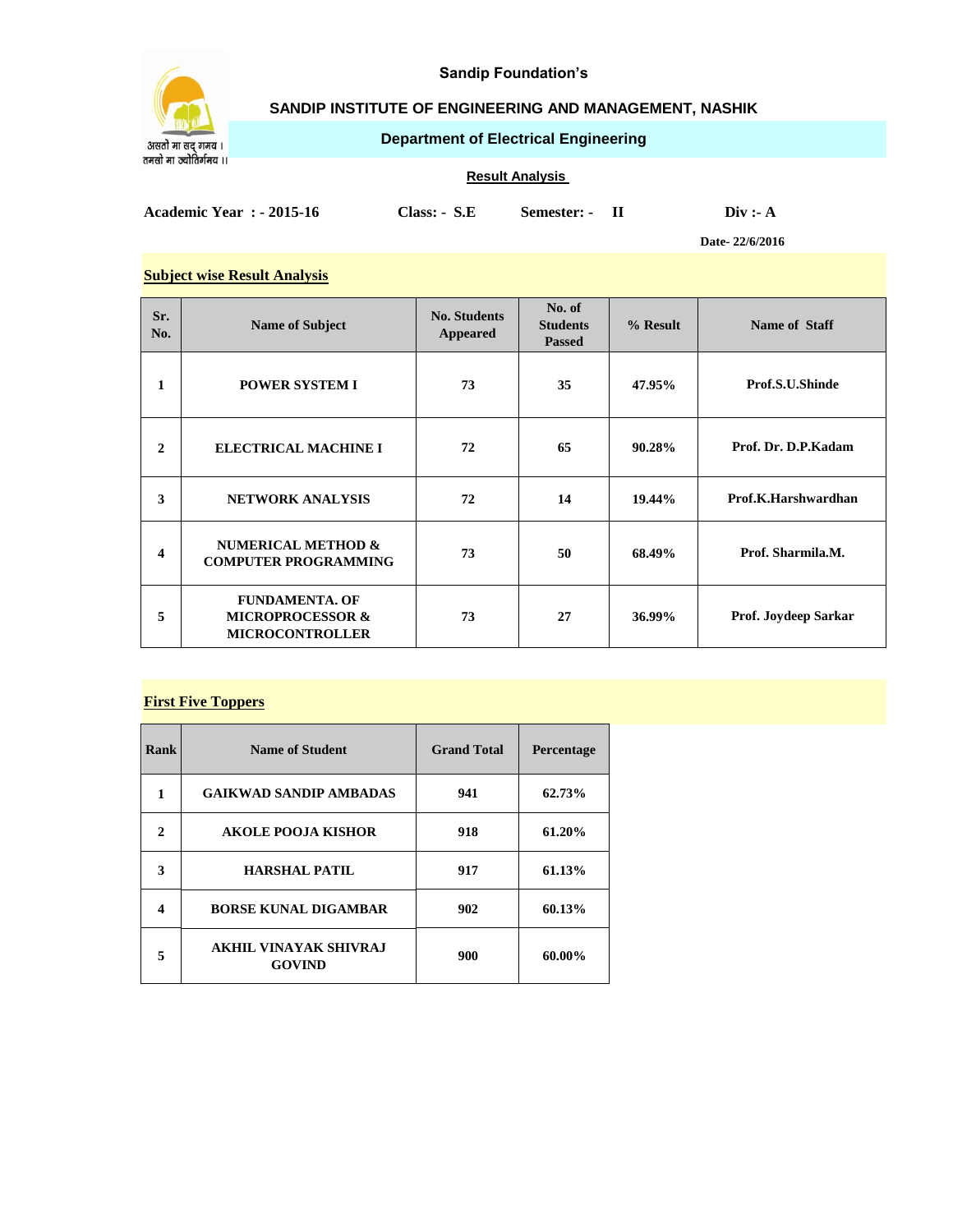# **Subject Toppers**

| Sr.<br>No. | Name of Subject                                                                | Name Of student                                                    | <b>Marks</b> |
|------------|--------------------------------------------------------------------------------|--------------------------------------------------------------------|--------------|
|            | <b>POWER SYSTEM I</b>                                                          | KOLHE KALPESH JAYANT                                               | 61           |
| 2          | ELECTRICAL MACHINE I                                                           | 1. AGRAWAL<br><b>RITESHKUMAR JAGDISH</b><br>2.KOLHE KALPESH JAYANT | 80           |
| 3          | <b>NETWORK ANALYSIS</b>                                                        | <b>AKOLE POOJA KISHOR</b>                                          | 57           |
| 4          | NUMERICAL METHOD &<br><b>COMPUTER PROGRAMMING</b>                              | <b>KEDAR MADHAVI</b><br><b>GORAKHNATH</b>                          | 81           |
| 5          | <b>FUNDAMENTA. OF</b><br><b>MICROPROCESSOR &amp;</b><br><b>MICROCONTROLLER</b> | <b>JAGTAP SUMIT</b><br><b>PRABHAKAR</b>                            | 55           |

| <b>Overall Analysis</b> |                                                | <b>Year 2015-16</b> |
|-------------------------|------------------------------------------------|---------------------|
| $\mathbf{1}$            | No. of Students appeared in examination        | 73                  |
| $\mathbf{2}$            | <b>No. of Students in Distinction</b>          | $\bf{0}$            |
| 3                       | <b>No. of Students in First Class</b>          | 5                   |
| $\overline{\mathbf{4}}$ | No. of Students in Higher second Class         | 3                   |
| 5                       | <b>No. of Students in Second Class</b>         | 3                   |
| 6                       | <b>No. of Students in Pass Class</b>           | 3                   |
| 7                       | <b>No. of Students All Clear</b>               | 14                  |
| 8                       | <b>No. of Students in Fail ATKT</b>            | 29                  |
| 9                       | No. of Students failed in 1 subject            | 5                   |
| 10                      | No. of Students failed in 2 subject            | 15                  |
| 11                      | No. of Students failed in 3 subject            | 9                   |
| 12                      | No. of Students failed in 4 subjects           | 10                  |
| 13                      | No. of Students failed in more than 4 subjects | 27                  |
| 14                      | % result (All Clear)                           | 19.17808219         |
| 15                      | % Result with ATKT                             | 58.90%              |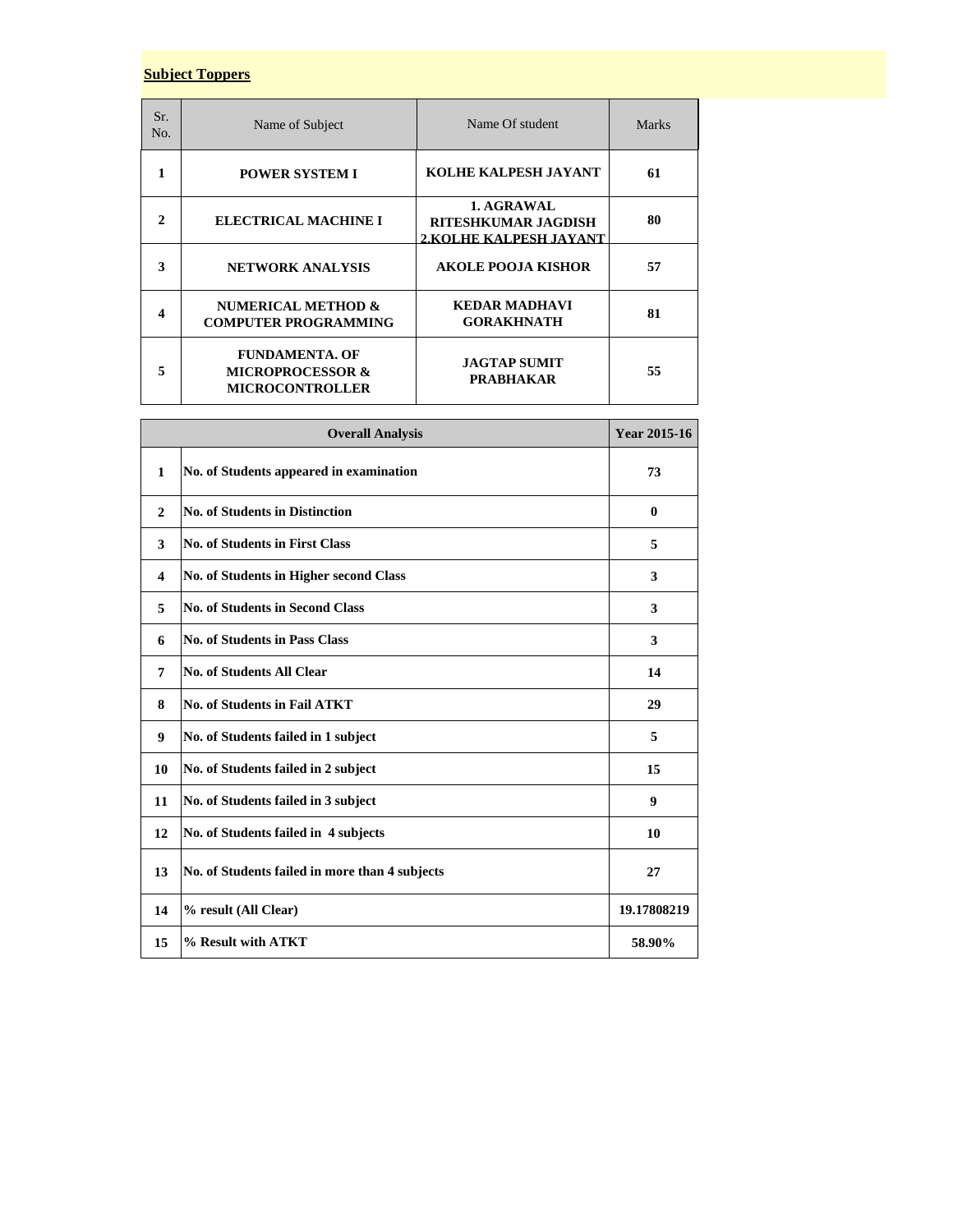

# **Sandip Foundation's**

# **SANDIP INSTITUTE OF ENGINEERING AND MANAGEMENT, NASHIK**

**Department of Electrical Engineering**

असतो मा सद् गमय ।<br>तमसो मा ज्योतिर्गमय ।।

 $\Box$ 

**Result Analysis** 

**Academic Year : - 2015-16 Class: - S.E Semester: - II Div :- B**

**Date- 22/6/2016**

| <b>Subject wise Result Analysis</b> |                                                                                |                                        |                                            |          |                          |
|-------------------------------------|--------------------------------------------------------------------------------|----------------------------------------|--------------------------------------------|----------|--------------------------|
| Sr. No.                             | <b>Name of Subject</b>                                                         | <b>No. Students</b><br><b>Appeared</b> | No. of<br><b>Students</b><br><b>Passed</b> | % Result | Name of Staff            |
| 1                                   | <b>POWER SYSTEM I</b>                                                          | 72                                     | 50                                         | 69.44%   | Prof.D.M.Ahire           |
| $\mathbf{2}$                        | <b>ELECTRICAL MACHINE I</b>                                                    | 72                                     | 62                                         | 86.11%   | Prof.K.C.Muley           |
| 3                                   | <b>NETWORK ANALYSIS</b>                                                        | 72                                     | 14                                         | 19.44%   | Prof. Dr. Prakash Burade |
| 4                                   | <b>NUMERICAL METHOD &amp;</b><br><b>COMPUTER PROGRAMMING</b>                   | 72                                     | 53                                         | 73.61%   | Prof. R.V.Patel          |
| 5                                   | <b>FUNDAMENTA, OF</b><br><b>MICROPROCESSOR &amp;</b><br><b>MICROCONTROLLER</b> | 72                                     | 43                                         | 59.72%   | Prof.Pallavi Jadhav      |

#### **First Five Toppers**

| Rank | <b>Name of Student</b>         | <b>Grand Total</b> | Percentage |
|------|--------------------------------|--------------------|------------|
| 1    | <b>RAHUL BHASKAR PANSARE</b>   | 1122               | 74.80%     |
| 2    | NAMBIAR GAURI HARINDRAN        | 1023               | 68.20%     |
| 3    | PORJE MADHURI ASHOK            | 970                | 64.67%     |
| 4    | <b>PANDIT SANDEEP DEVENDRA</b> | 954                | 63.60%     |
| 5    | VANJARI ANKITA PRAKASH         | 931                | 62.07%     |